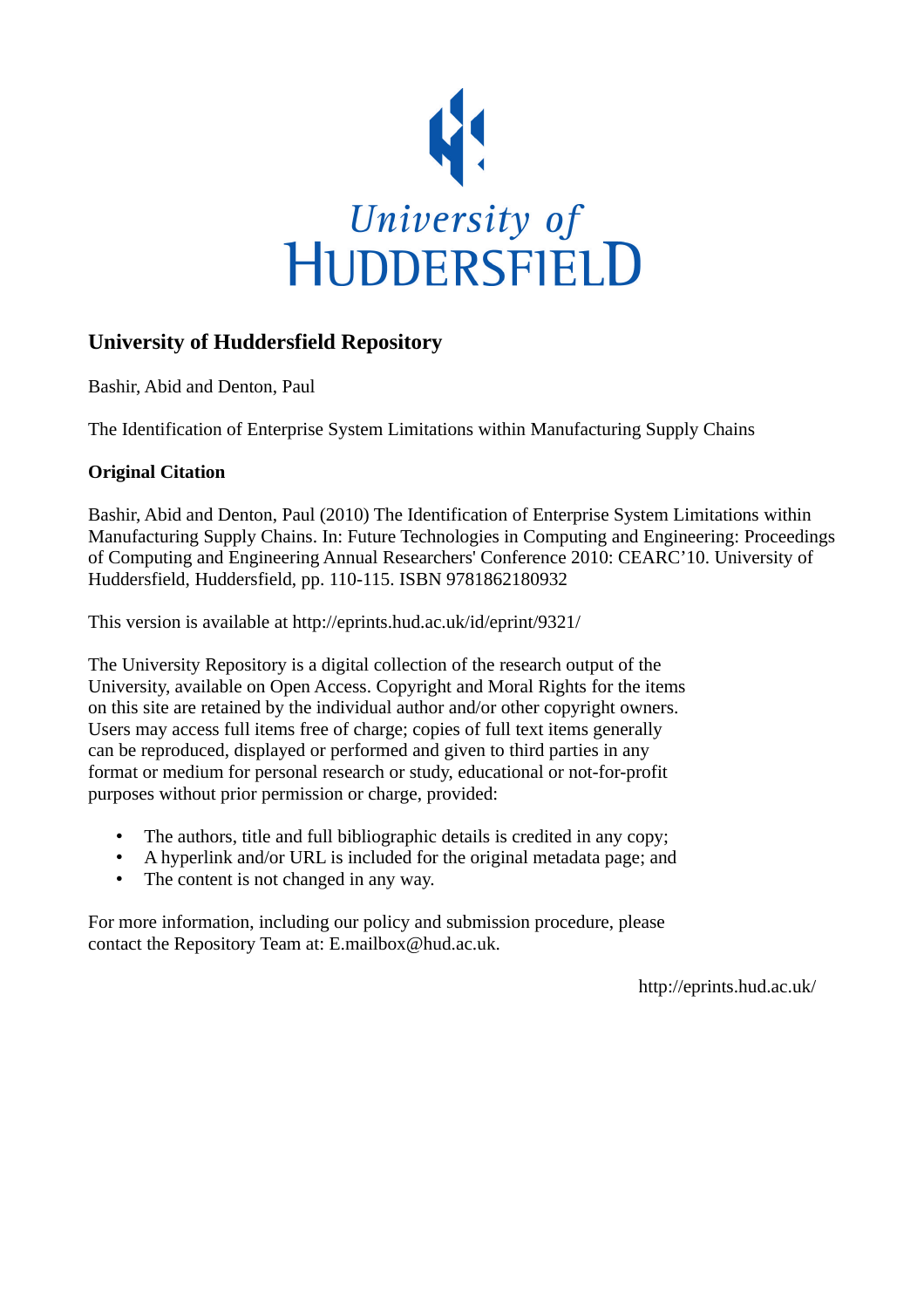# **The Identification of Enterprise System Limitations within Manufacturing Supply Chains**

A. Bashir, P. Denton

University of Huddersfield, Queensgate, Huddersfield, HD1 3DH, UK

### **ABSTRACT**

*This primary purpose of this paper is to develop improved insights into common enterprise systems limitations, with specific regard to industrial supply chain management co-ordination and control. Enterprise or ERP systems are now routinely used within many SMEs and can be seen to offer many distinct functional advantages, but barriers to holistic business support and market growth still remain. Contemporary academic research and industrial advancement has been placed upon incremental improvements of existing frameworks to deliver novel ERPII or next-generation solutions based upon extended-enterprise or networked supply chain models. However, indications from these efforts reveal that as SMEs shift towards more agile and customer-focused strategies, there has to additionally exist, a reassessment of how internal reference frameworks and process systems are supported and implemented within the new solutions. Results collated from case studies and industrial surveys offer new recommendations and principles for ERP solution designers, researchers and practitioners alike.* 

**Keywords** Enterprise Resource Planning, Supply Chain Management, SME

## **1 INTRODUCTION**

Today's competitive environment can be characterized by intensified competition, resulting from market saturation and increasing global demand for customer-orientated production (Davenport, 1998). More recently, it has been increasingly acknowledged that manufacturing enterprises need to move towards networked and globally-focused operations. To meet the requirements of modern markets, new paths must be forged in agile management strategies, organizational methods, manufacturing strategy and information technology (Denton and Hodgson, 1997). Nowadays, a new Internet era has been entered into, with barriers to market entry being removed, allowing SMEs (Small-to-Medium sized Enterprises) to bring new mass customized products to market rapidly and to develop opportunities profitably. Longstanding research into competitive advantage and partnership has additionally investigated the many implications of the various theoretical models of networked trade and global organization (Porter, 1986). More recently, Karlsson (2003) describes how 'extraprises', an emerging production network paradigm or open production system, may take contemporary manufacturing systems a step further and contribute to a richer framework for manufacturing enterprise strategy research. From these concepts, there exists general academic consensus that SMEs are well placed to succeed in such dynamic global environments, evolving from operating as a single enterprise within vertical markets, towards outwardly focused network participants, coordinated and embedded inside much wider global supply chains. What may be furthermore seen though is a shifting academic and industrial bias towards external orientation at the expense of timely attainment of internal operational pre-requisites. These pre-requisites often comprise: defined organizational structures, proven customer demand understanding, product quality, documented practices, accurate production data, established supplier performance, and effective business intelligence.

### **2 WORLD CLASS MANUFACTURING FOR SMEs**

Contemporary SMEs strive to be World Class and regularly achieve new standards for productivity, quality and time-to-market, which have changed the basis for global competition. The term World Class Manufacturing (WCM) was first used by Hayes and Wheelwright (1985) to describe enterprises that achieve competitive advantage through the use of their manufacturing capability as a strategic tool. Developing business excellence and attaining a competitive advantage demands much more than just getting the right product and price. WCM was then popularized by Schonberger (1986) who developed the concept on a set of 16 interacting principles and provided examples of world class manufacturers. Contemporary manufacturing SMEs not only desire to achieve WCM, but also need to deliver marketplace 'agility'. Kidd (1994) proposed that agile manufacturing enterprises are not only capable of responding rapidly to changes in customer demand and are able to take advantage of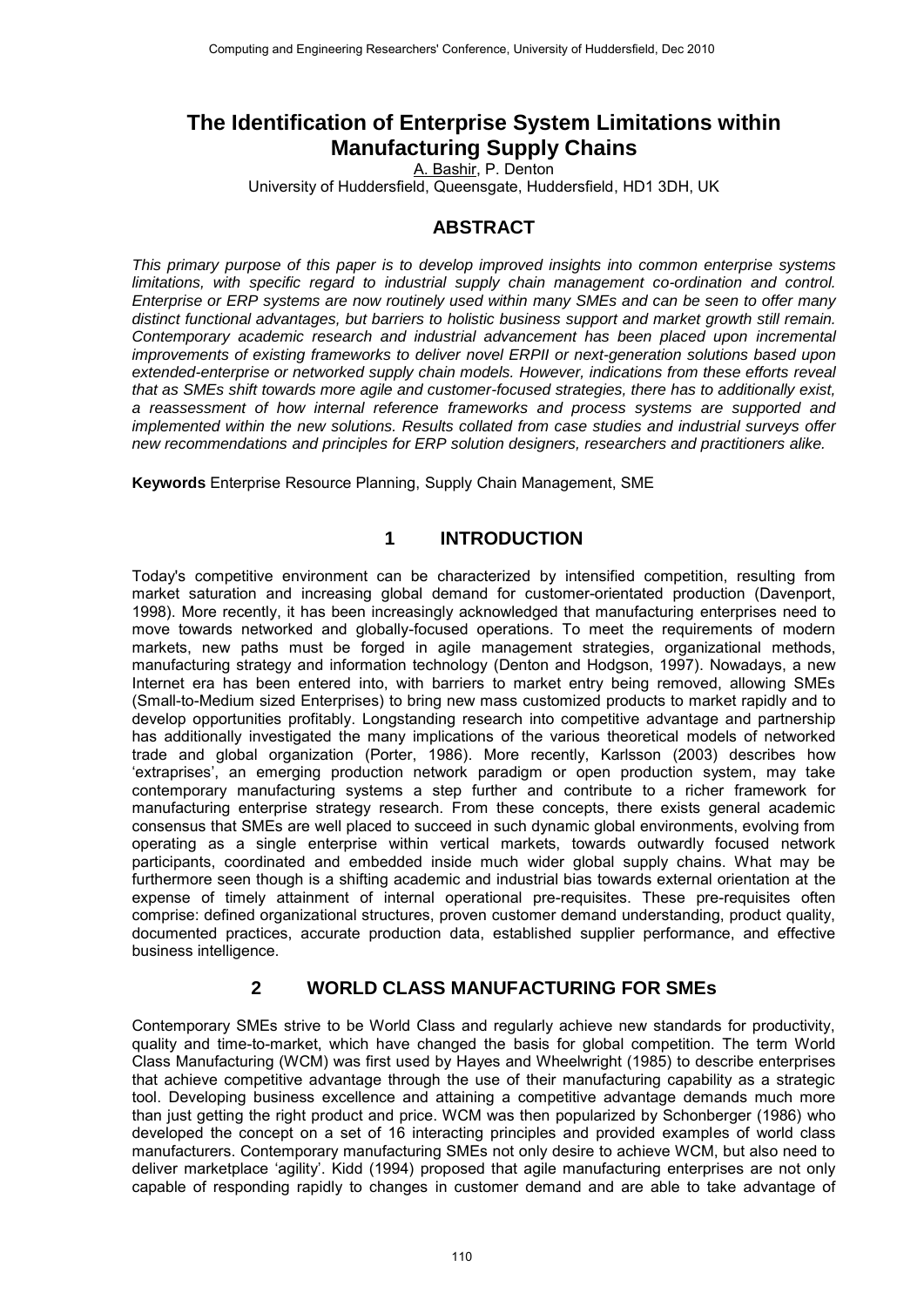windows of opportunities. Mason-Jones et al (2000) further discussed the attribute as successful knowledge exploitation in volatile marketplaces. Whilst these principles can be advocated for any SME, it is proposed by the paper's authors that further investigation and analysis should be undertaken with respect to enterprise growth. Namely, how WCM principles and agile theories can be mapped against established models of global trade development detailed within Figure 1.



**Figure 1: Global Market and Organizational Development Figure 2: Supply Chain Classifications** 

Supply Chain Management (SCM) is recognized as a pre-eminent concept by which enterprises can make instant improvements to their business strategies (Fisher et al, 1994). Enhancements to supply chains in terms of improved product quality, faster customer response and greater agility can provide significant marketplace differentiation and increased levels of competitive advantage. Supply chain adoption initiatives strive to match supply and demand thereby driving down costs simultaneously with improving customer satisfaction levels. First step changes to optimizing enterprise logistic processes have relied upon concepts such as Business Process Re-engineering (BPR), Just-In-Time (JIT) and Total Quality Management (TQM) making them faster and more agile. The implementation of SCM techniques externally, as a second step, should lead to enhanced cost saving opportunities as the whole supply chain can be considered and optimized. Whilst, Kehoe and Boughton (2000) acknowledge the research need for more coherent and integrated supply chain classifications based upon complexity and uncertainty, this model provides only a limited, stable and simple view, Figure 2.

ERP systems nowadays form the infrastructure of many SMEs and more recent investigations have been conducted, to develop new holistic models of implementation success (Loh and Koh, 2004). Moreover, contemporary academic thinking has shifted to the extension of ERP or ERPII (Loh et al, 2006) where much closer integration resides between existing enterprise and new supply chain systems. These not only build upon previous internally focused ERP systems, but also recognize outwardly facing SCM imperatives and address changing electronic commerce and Internet–based marketplace trends. Nowadays 'transactional' ERP systems are routinely implemented with additional Complementary IT Systems (CITS), such as Customer Relationship Management (CRM), Advanced Planning and Scheduling (APS), Electronic Commerce, Data Warehousing and Business Intelligence, to provide extra business support in terms of superior customer interaction, supply chain control and effective management reporting (Denton et al, 2007). However, the problems of effective and latent SCM integration, collaboration and performance measurement often remain. It is widely accepted that SMEs can derive step-change improvements from ERP implementations supported by continuous business improvements programmes. What is considered from this research work is that, as ERP systems have further developed towards ERPII, these next-generation enterprise systems concepts should be equally applied internally to SMEs to better support their greater, distributed locations, which similarly require much higher forms of business co-ordination and activity integration.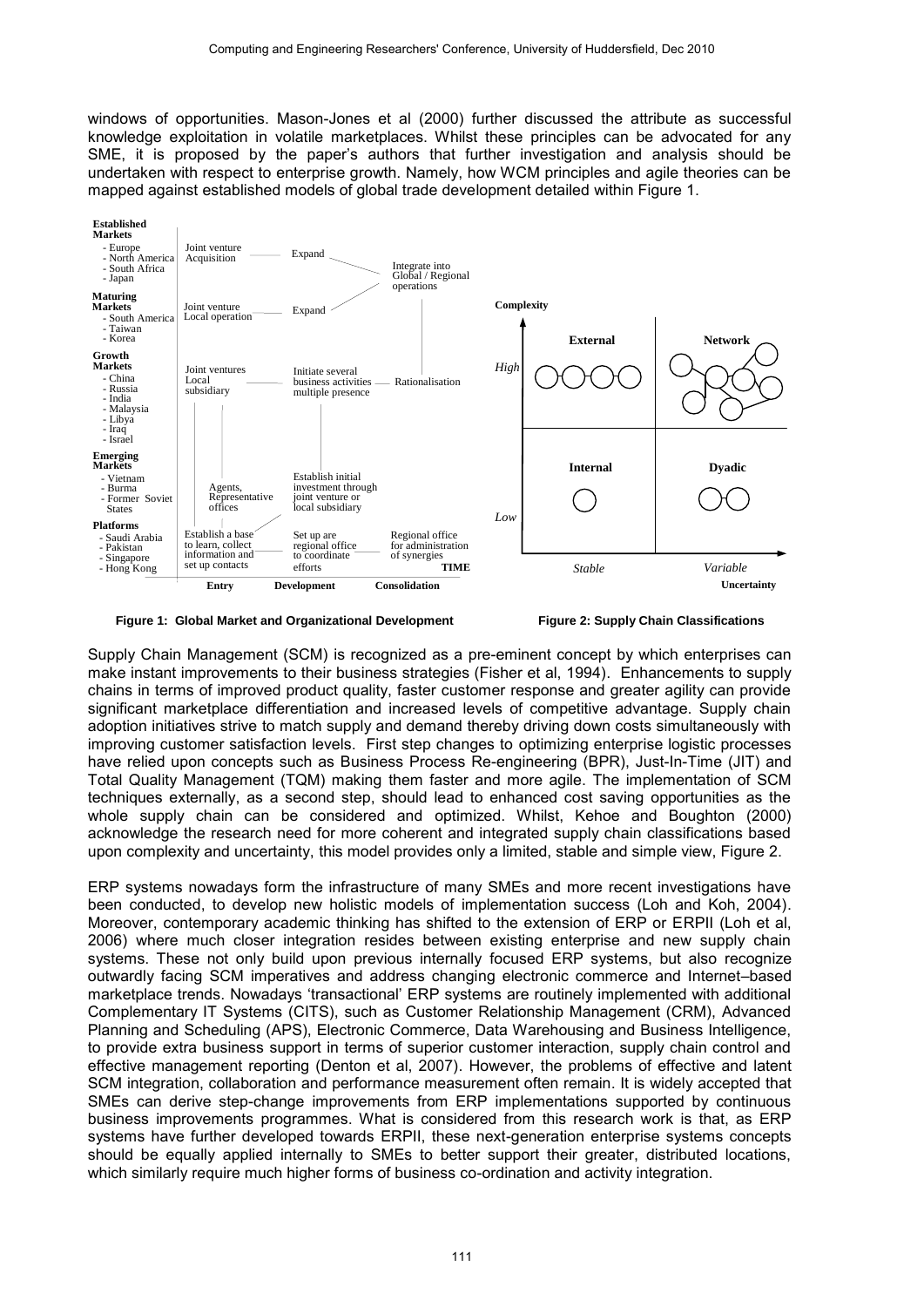# **3 RESEARCH APPROACH**

From the literature reviewed, it may be considered that current research tends to consider ERPII, or ERP combined with SCM, as a sequential implementation process with both solutions facing diametrically opposite. First develop your internal transaction processing capabilities using ERP and then tackle the outward facing, supply chain planning problems. What can be seen from such implementations is a typically hurried pace to see positive return on software investments at a detriment to longer-term effectiveness of the employed SME development strategies. Far too often, it is seen that unmeasured ERPII-type implementations fail to deliver their anticipated business benefits, due to not having appropriate building blocks (e.g. item data, bills of material, routings, resources, lead-time and cost data) in place initially. This poor situation can be further compounded when enterprises try to configure and embed new globally-driven, mass customized processes into functionally structured core ERP systems, for which this has been recognized as a long standing problem with generic, off-the-shelf solutions. Therefore, the primary purpose of this work is to investigate and document aspects of the perception that, in this time of unprecedented global change, 'Current understandings of ERPII do not adequately address internal SCM requirements of SMEs who operate global business development strategies'. This research study seeks to be timely in terms of the problems it will address and in the way it will reason on the subject of necessary methodologies and technology that can overcome the key problematic aspects SMEs face. The key questions, which this research paper tries to address comprise:

### *RQ1: How are SMEs responding to the challenge of internal supply chain management and control? RQ2: What are current implementation limitations with respect to adoption of ERPII solutions?*

The methodology of this research work is based on a combination model of descriptive research and experimental research through case studies as described by Yin (1994). From the perception proposed earlier, descriptive research in the form of a literature review, industrial survey, and case studies are to be initially utilized to examine the nature and scope of the problem. This can be seen as a valid approach because a clear statement of 'what is' is an essential prerequisite to understanding 'why it is so' and 'what it might be'. Since the main thrust of this work is related to the implementation of ERPII-type systems and only they can be implemented in a real-life experimental context this approach seems clearly justified.

#### **Questionnaire Approach**

The aim of the industrial survey was to present work conducted on the applicability and deployment of electronic supply chain tools and techniques within contemporary SMEs to meet global demand. A survey strategy was chosen at this point of the research as it would assist the authors in two main ways, 1) It would aid the authors, as descriptive research, in attaining a good understanding of the current status or 'what is' of current internal supply chain management and control, and 2) It should lend quantitative support to the work's primary perceptions and rationale. Additionally, it was anticipated that this survey and the further case study work would extend the authors' insights into future enterprise strategy development. As such, a questionnaire based on the literature review, was developed comprising three primary areas: the company demographics or configuration; an assessment of enterprise global development position or 'Reach' as classified by Rhinesmith (1991) (National, International, Multinational or Global); and their ERPII implementation status, together with identification of internal adoption barriers. From links to the Advanced Engineering and Manufacturing (AEM) Sector within the Yorkshire and Humberside Region of the UK, 280 sample SMEs were selected for survey and contacted.

#### **Case Study Design**

Case study investigations were undertaken to build upon the initial survey findings and to offer a more detailed and first-hand understanding of the problematic environment. Yin (1994) proposes that in studies where there exists a lack of defining theory, limited enquiries can be useful to represent unique cases and provide practical examinations of research questions in more natural settings. It was anticipated that by acquiring knowledge from this direct experience, the authors would be better able to develop informed understandings and to answer the posed research questions in a way more closely aligned to actual business needs rather than being based upon theoretical concepts alone. Through AEM Sector contacts, access was facilitated to 10 independent SMEs who were in the process of implementing various types of ERPII and pursuing global MTO development strategies. From this SME group, three were chosen for comprehensive study based on access, willingness to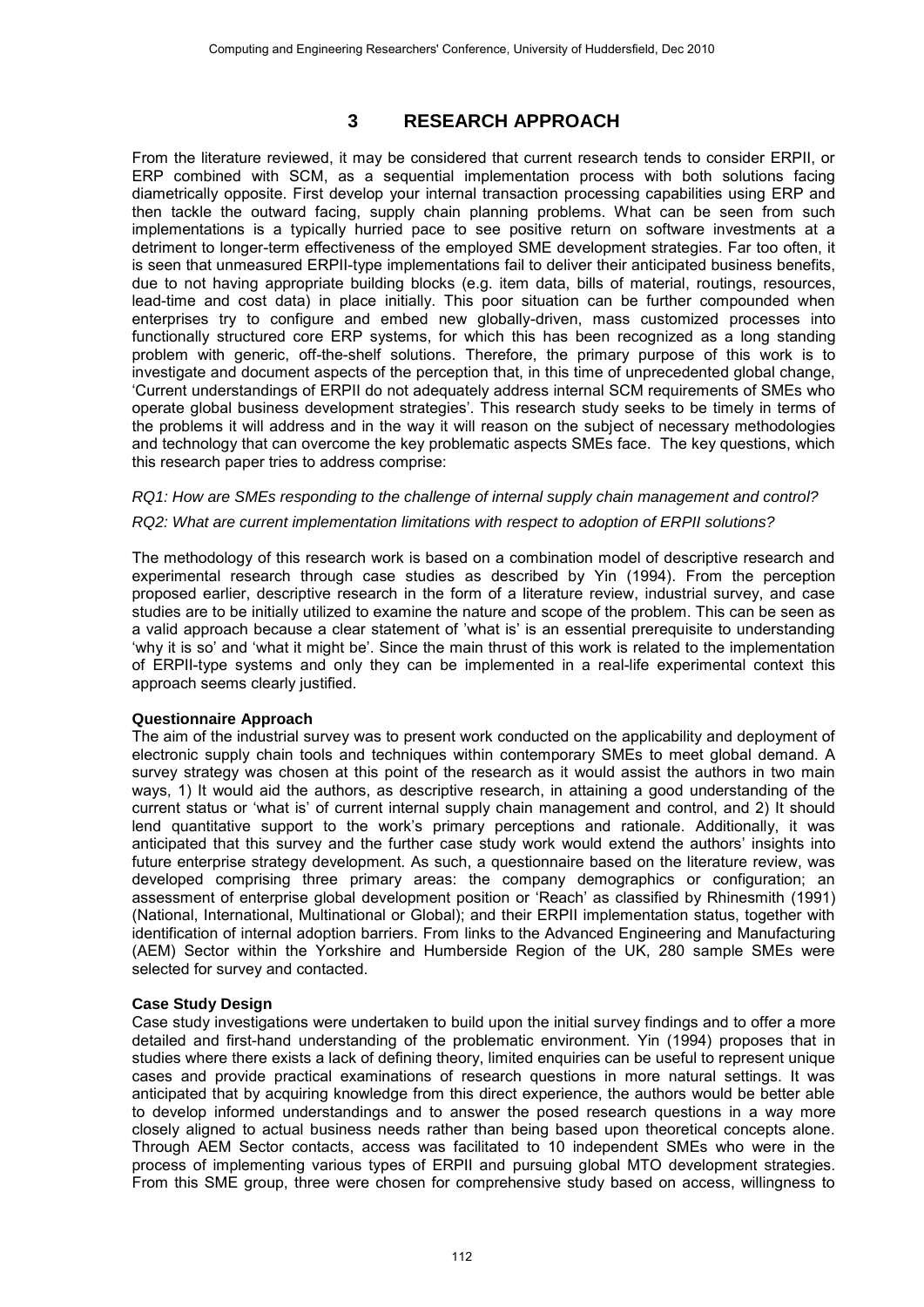participate, and resource availability. Table 1 summarizes their line of business, strategy, development reach, employee size, structure, environment (complexity/uncertainty), growth and competitive risks. The case study research methodology comprised three phases: 1) Define and Design; 2) Prepare, Collect and Analyze; and, 3) Analyze and Conclude. For all three cases detailed case investigation was carried out to enable a richer level of comprehension of the enterprise processes in which ERPII was executed and the benefits or barriers associated with its support of global development strategies. On collation of the primary data, formal analysis and documentation was undertaken, with completed reports supplied to the companies for further review and consideration.

| Case A                                     | Case B                                               | Case C                                                   |
|--------------------------------------------|------------------------------------------------------|----------------------------------------------------------|
| Equine transportation<br>manufacture       | Healthcare product<br>manufacture and<br>marketing   | Chemicals manufacture<br>and distribution                |
| Market leadership focus                    | Business turnover growth                             | Increased market share                                   |
| National                                   | National                                             | Multinational                                            |
| 90 employees                               | 70 employees                                         | 240 employees                                            |
| 7 locations                                | 3 locations                                          | 8 locations                                              |
| High                                       | High                                                 | High                                                     |
| Uncertain                                  | Uncertain                                            | Uncertain                                                |
| 80%                                        | 16%                                                  | 3%                                                       |
| Return on capital and<br>growth management | Legislative compliance and<br>knowledge exploitation | Contractual risk, capability<br>and delivery performance |

**Table 1: Case Study Enterprises Overview**

#### **4 RESULTS AND FINDINGS**

#### **Survey Results**

Of the 280 enterprises surveyed, 67 usable responses were received (24%) and comprise selected survey findings. Responding SMEs collectively represented 7 different engineering and manufacturing market segments, with average employee population of 72 employees. Of the survey range, 70% could be classed as primary national in reach, with 18% international, 7.5% multinational and 4.5% truly global. Of the group, a high proportion operated networked structures (79%) with staff located in more than one site and 33% operating in more than one country. The use of company websites was widespread (97%), but only 11 enterprises or 16% of the populations had an integrated e-commerce or payment taking facility built in. The use of Sales Agents (55%) and Regional Sales Offices (42%) demonstrate a potential reluctance of SMEs to invest more in electronic-based sales order management, rather than more traditional face-to-face approaches or contact centres, supported by CRM systems. 17 Enterprises (25%) had distributed manufacturing and warehousing facilities, with a further 4 (6%) having a joint venture agreements. Within the five years prior to the survey 12% of the enterprises had been involved in one or more merger and acquisition activity, with an additional 2 enterprises being able to divest a part of their business successfully. 48% Of the enterprises surveyed did not have an internal IT department and 9% did not have a dedicated IT resource. Rather, in those enterprises, management responsibility for the IT function generally resided with middle management, who had responsibility for both strategy and day-to-day operation. When considered as a whole, on average the 67 responding SMEs deployed 23 PCs each, this figure equating around one for every three employees. All enterprise management engaged in responding SMEs had a high regard for the business benefits and competitive advantage that can accrue from using ERP based solutions. Of the 67 respondent enterprises, 36 respondents had implemented an ERP solution, typically based upon a re-order point stock control or Material Requirements Planning (MRP) planning engine. Of this small group of SMEs, a further 23 enterprises could be seen to have implemented a solution resembling ERPII, or in this case, ERP combined with 2 or more integrated CITS. In such cases, all ERPII implementations required additional programming, middleware or the use of other enterprise integration toolsets outside that initially provided by the core advanced business application. System upgrades to the core packages were typically required by responding SMEs every 1 to 2 years. The five main reasons stipulated for implementing ERPII: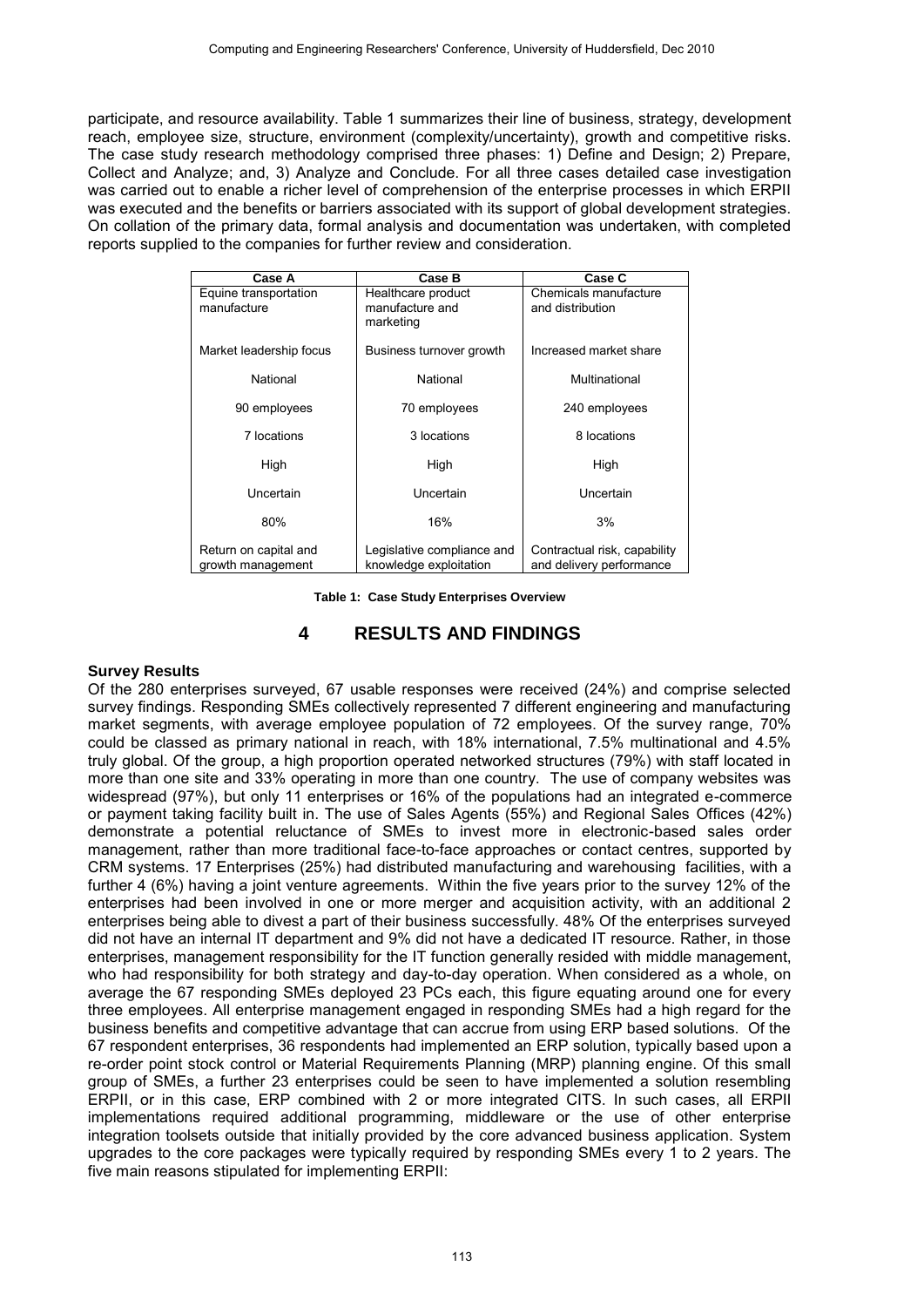- 1. To facilitate enterprise business growth.
- 2. To enhance customer services.
- 3. To effective manage complexity and data integration.
- 4. To achieve a reduction in production costs,
- 5. To provide effective costing and operation decision-making information.

16 out of 23 respondents admitted that they had undertaken no detailed cost / benefit analysis prior to implementation. 13 Stated that they had not sought any professional advice on the selection of software but relied heavily on the reputation of the vendor and its salesmen's performance. Only 9 employed business process analysis techniques to help them to deduce their system requirements. All respondents agreed that resultant implementation of their systems had delivered business benefit and viewed the adopted use of such systems as a crucial step in maintaining successful operation of the enterprise. Late ERP system implementations were generally blamed on a combination of inadequate management commitment, changing business requirements, lack of production data and problems associated with matching system functionality to current enterprise operation. An issue of total cost was a prime consideration driving this decision. It was felt by the majority (75%) of enterprises, that they probably had an inadequate IT capability to effectively select and implement such systems. 100% of projects exceed their original budgets, 89% ran over time and the acceptable implemented period was identified as between 9 and 12 months. With specific regard to internal supply chain control a range of problem issues were raised, with a selection provided below:

- Costing information cannot be produced per individual manufacturing site with individual overheads rates applied.
- We are limited within the system to one warehouse location and as such we have to use multiple codes, per site for the same production items.
- We do not have system flexibility to schedule manufacturing routing changes easily to balance production between sites for cost improvements.
- It is difficult to include different transportation costs and lead-times for supply to different internal locations.
- We operate differently in each country and one size does not fit all our processes.
- Within our systems it is very difficult to manage inter-location transfers and appropriate stock valuations. We have to consider each internal site as a customer as this leads to a whole host of administrative problems.
- We would like to provide more system access to our remote users, but networking and client license costs are prohibitive.

It is evident from the detailed survey results that: (1) ERPII-type solutions are now becoming routinely used by a wide range of SMEs operating global; and, (2) SMEs are now deploying highly distributed or networked organization structures, which have unique system and process requirements. The main problems relate to, technical knowledge, the overall cost, expanded time scales and lack of flexibility (as sufficient change capability is not an inherent property of the contemporary packaged software).

#### **Case Study Results**

Whilst similarities in their overall business operation could be seen, the three study enterprises exhibited varying classes of ERPII system adoption, user knowledge and level of implementation resource. All the enterprises selected product specification, customer service, flexibility and quality, not necessarily pure cost, as the key order winning factors. Whilst Enterprises B and C had in employ experienced and dedicated IT professionals, Enterprise A had enlisted the assistance of external consultants and had embarked upon UK Government schemes. Despite the wealth of knowledge contained with these personnel and schemes, all three case study enterprises were found to experience real problems in achieving a high degree of fit between mass customized/global strategies and standard ERPII-type system functionality. In particular the SMEs further highlighted:

- System support for production data input, capture, integration, scheduling and performance reporting.
- Inter-organization costing and accurate inventory valuation.
- Degree of fit to ETO and global business processes.
- Lack of support for efficient estimation, quotation, configuration and what-if analysis.
- Level and expense of skilled personnel to operate deployed IT solutions effectively.
- Multi-site system operation, networking costs and remote access security.